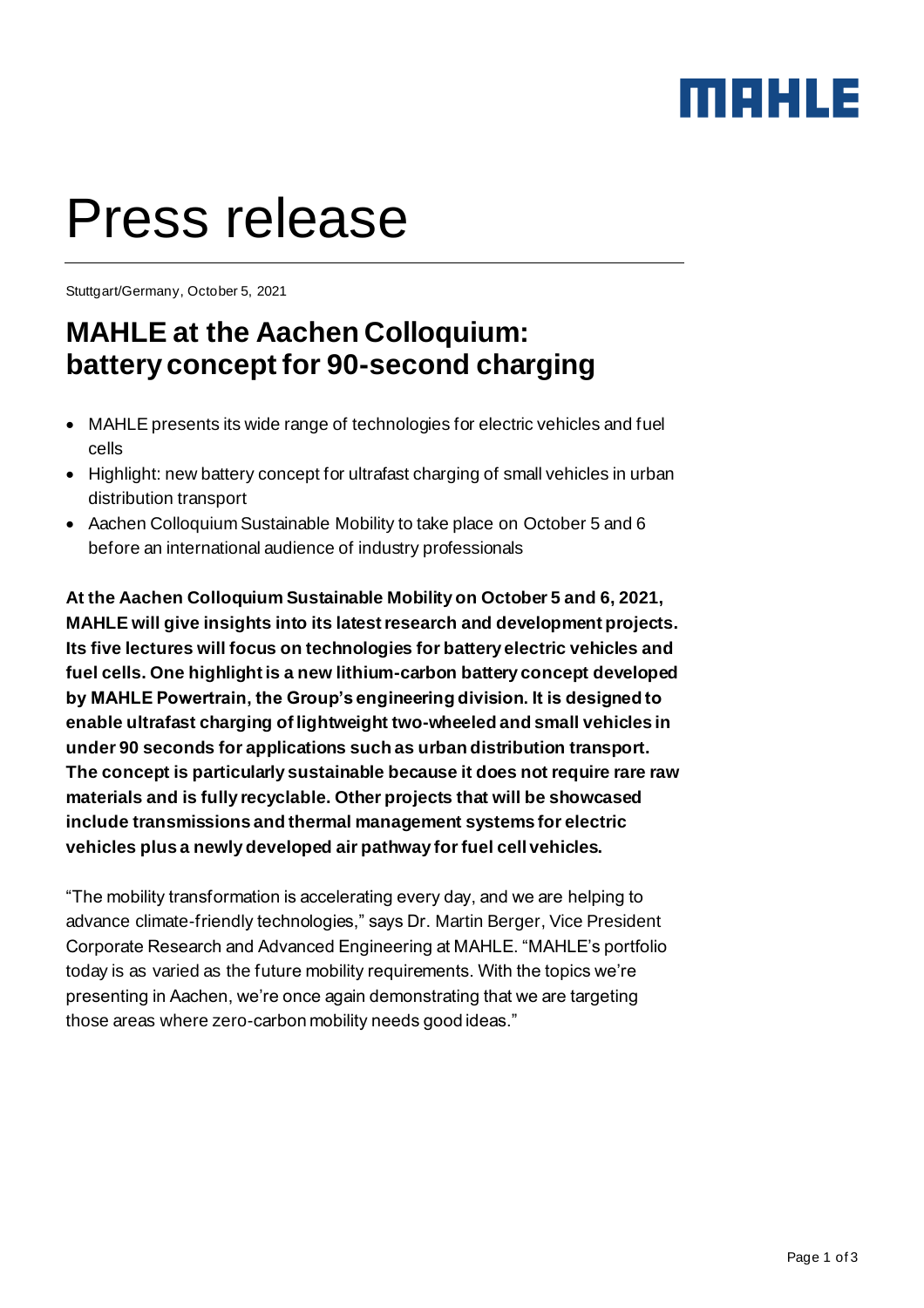## MAHLE



Sustainable and designed for ultrafast charging: the new battery concept from MAHLE

A battery concept from MAHLE Powertrain combines the advantages of supercapacitors and conventional lithium-ion batteries. Lithium-carbon battery technology is not only able to support the ultrafast charging of compact delivery vehicles in inner-city areas, for example. It also has a high power density and is not susceptible to so-called runaway events, in which uncontrolled overheating occurs.

At the event in Aachen/Germany, MAHLE's largest business unit, Thermal Management, will present an integrated thermal management

system for battery electric vehicles. With this technology, MAHLE is able to maximize efficiency at system level, reduce costs, and facilitate the integration of motor, electronics, and battery temperature control into the overall system.

MAHLE Powertrain's transmission specialists will be showcasing a shiftable highspeed electric drive module with a complex-compound planetary gearset for electric vehicles for the first time in Aachen. The core competence of MAHLE ZG Transmissions lies in the production of innovative transmissions, often for electric or hybridized drive concepts.

MAHLE's lecture on using additive manufacturing to produce high-performance drive components will kick off the topic of innovative manufacturing processes. 3D printing in metal has enabled MAHLE to print and successfully test components for high-performance sports cars. The advantages of 3D printing are now being incorporated into the development of alternative drives, significantly shortening development times and speeding up prototype production.

Where battery electric solutions do not deliver, MAHLE has the appropriate fuel cell technologies at the ready. In a further presentation, the company will present concepts for an ideal fuel cell air pathway, which is designed to guarantee a high level of efficiency and maximum durability. MAHLE has been active in series production applications involving hydrogen for over a decade and is investing considerable development effort to drive this clean future technology forward. The company is also committed to promoting hydrogen-based technologies at a political level.

The Aachen Colloquium Sustainable Mobility brings together executives and experts from the fields of vehicle and drive technology, research, and industry to jointly discuss future-oriented developments for sustainable mobility. The conference offers its audience of international industry professionals an extensive